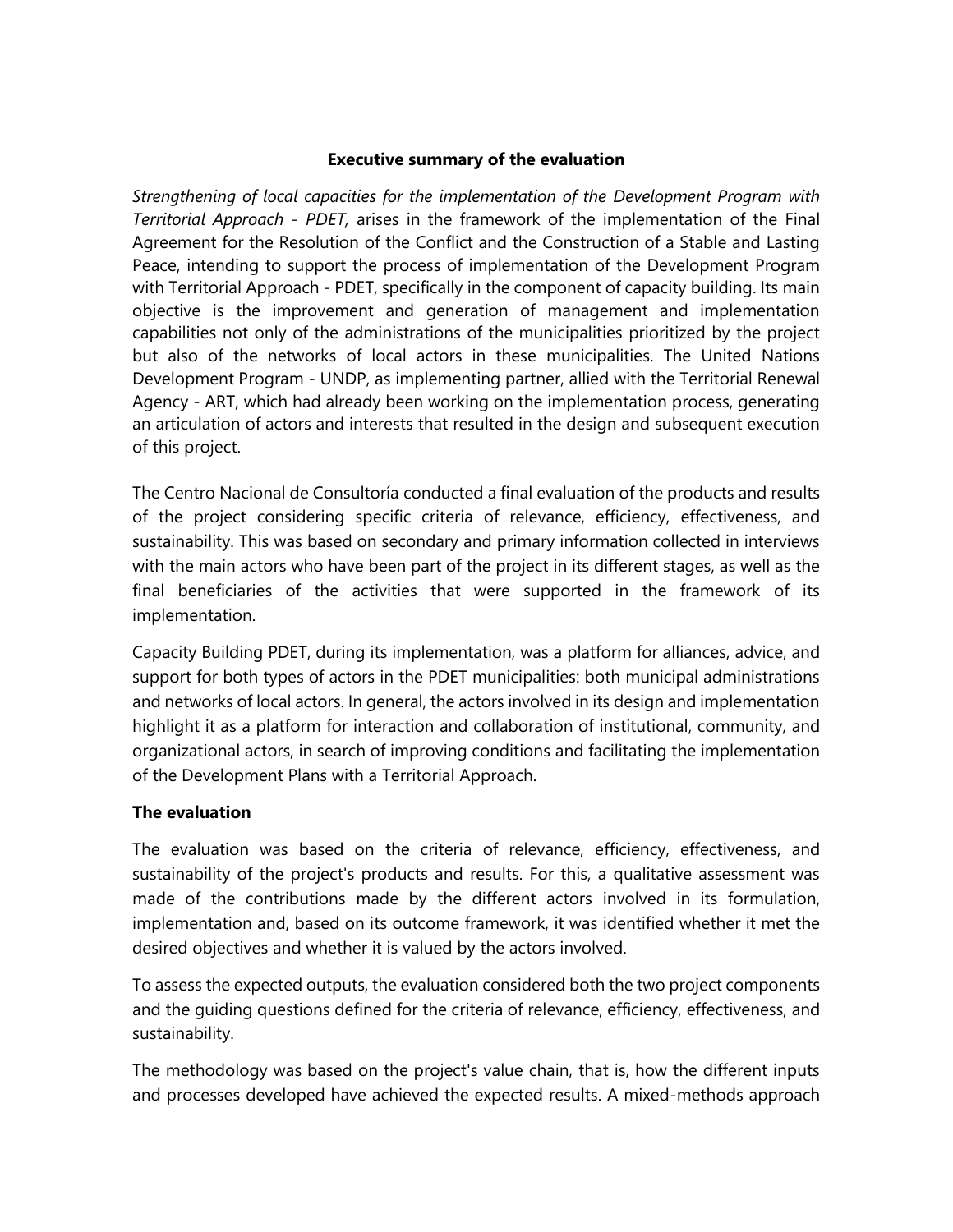was used to carry out the contribution analysis, from which a review of two types of information was carried out:

- Secondary information: technical documents of the project, quarterly reports, annual reports, strengthening plans, ICO's of the organizations.
- Primary information: Collected through semi-structured remote interviews, applied individually or in groups, as appropriate, to the different actors who participated in the formulation and implementation of the project, both actively (as formulators, partners, or executors) and passively (beneficiaries or recipients of the services offered).

A total of 86 interviews were conducted based on four (4) segments, organized based on the map of actors built by the consultancy, as follows: (i) project formulators; (ii) allies; (iii) local executors; and (iv) beneficiaries.

# **Strengthening of local capacities for the implementation of the Territorially Focused Development Program - PDET.**

This project has its roots in the creation of the Development Programs with a Territorial Approach (PDET), which emerged in the framework of the Final Agreement for the Termination of the Conflict and the Construction of a Stable and Lasting Peace, signed between the National Government and the FARC-EP, as one of the fundamental pillars to materialize the Integral Rural Reform.

Since its design, the project was based on two components of action that would lead to the achievement of the results: On the one hand, direction and implementation capabilities of the local public administrations of the PDET territories, and on the other hand, direction and implementation capabilities of the local public administrations of the PDET territories. Each of these components had specific outputs that configured its outcome framework, and from which the scope of the project's achievement is assessed.

Regarding the management and execution capacities of local public administrations, the following products are available:

- 1. Complement the diagnosis of the functional, structural, and public management processes of territorial entities.
- 2. Review and diagnose the current state of the Territorial Planning Instruments, and the inputs for land use and property management.
- 3. Support and provide recommendations for institutional adjustment to contribute to PDET implementation (Support the setup of PDET Offices).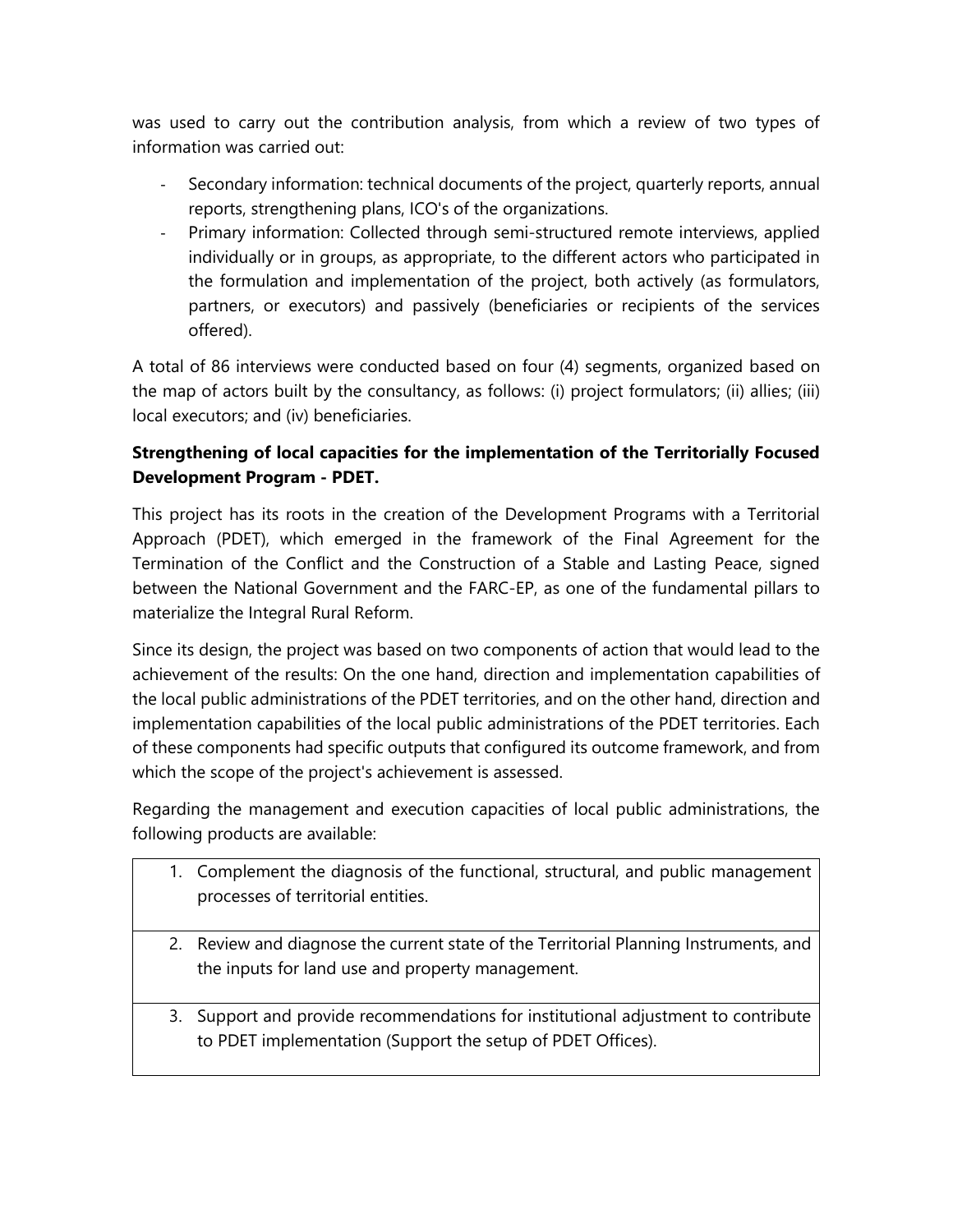- 4. Accompany the development of the management and accountability report, as well as the process of the transition of the outgoing territorial authorities to the incoming ones, in the framework of the implementation of the PDETs. 5. Advise and accompany the process of formulation of the Territorial Development Plans: manage the inclusion of the programs and investment priorities of the PDET in the Municipal and Departmental Development Plans.
	- 6. Manage investment projects to implement PDET initiatives.

With relation to the direction and implementation capabilities of the local public administrations of the PDET territories, the following products were established:

- 1. Promote productive enterprises of women's organizations in the Montes de María sub-region.
- 2. Design and implement a strategy to strengthen the capacities of social and community actors through the management and implementation of PDET initiatives with an ethnic, youth, and rural women's approach.
- 3. Inform and strengthen the delegates of the driving groups that represented their communities in the sub-regional phase of the construction of the PDET.

The following is a summary of the results of the evaluation based on the four criteria.

# *Relevance analysis*

To assess the relevance of the project, this evaluation assessed the project design and its consistency with the planning rules and instruments, objectives, and resources that govern it or guide it.

Regarding the project's design, it was found that it was influenced by UNDP's and ART's previous experience in other related projects. Overall, how the theory of change and the organization of inputs, processes, and products were structured from the design of the component to contribute to the strengthening of local capacities in the implementation of the PDETs is considered adequate. At the same time, the implementation process allowed for changes in the project design that was consistent with the dynamics of the current situation, such as the Covid19 pandemic or the National Strike.

Another element of the relevance of the project is the incorporation of differential scopes. In this regard, it is remarkable that, from the design, specific issues were considered that allowed to ensure the participation, mobilization, and leadership of women, youth, ethnic and racial groups, among others, which points to issues not only of representativeness but also of change.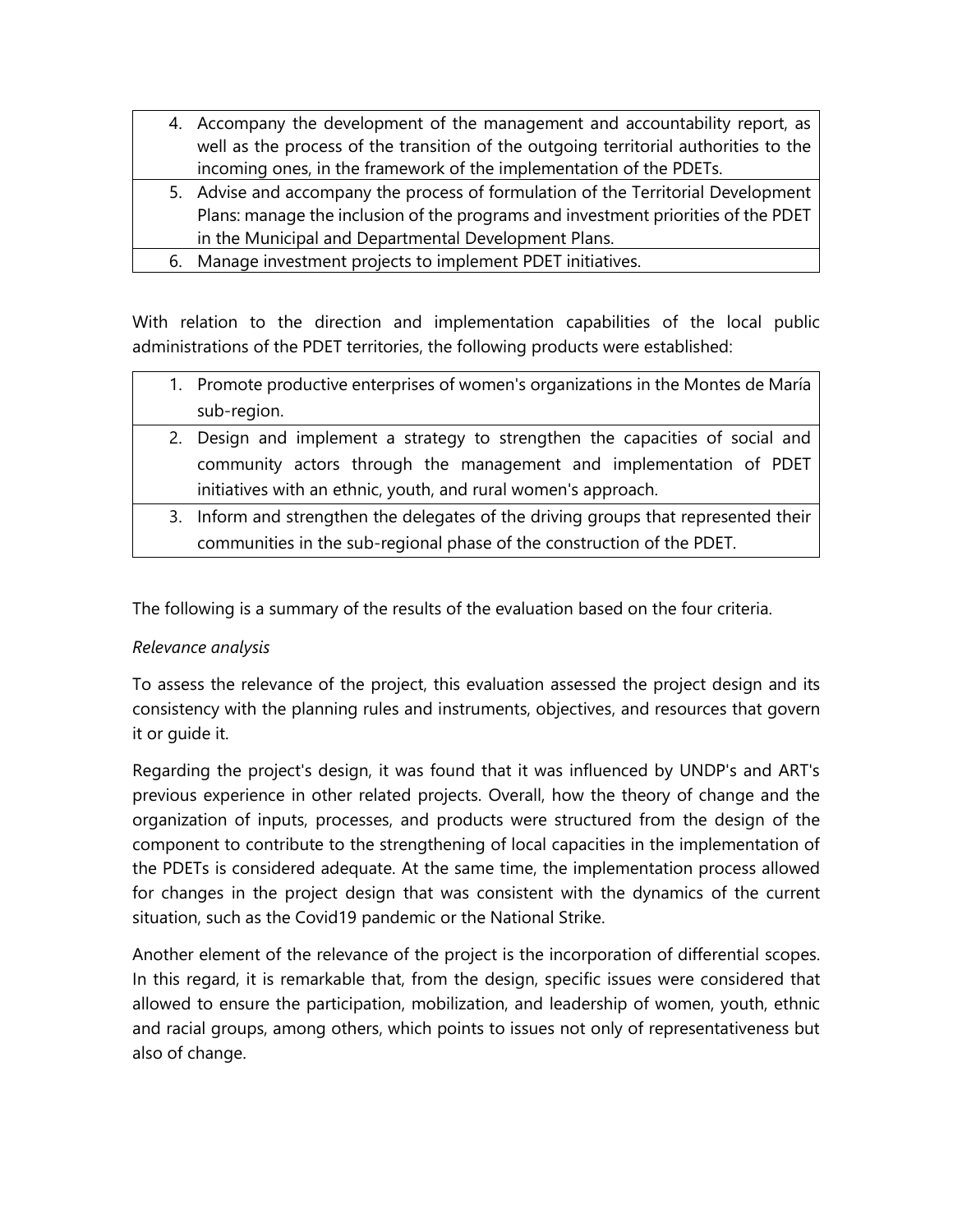Finally, in terms of project articulation at the institutional level and with planning frameworks and instruments, the inter-institutional coordination of the project with entities such as the National Planning Department, the Administrative Department of Public Function (DAFP), as well as the alliance with USAID, to contribute to the project's objectives, is valued. On the other hand, it was found that the project responds adequately to the strategies contemplated in the National Development Plan, in terms of peacebuilding, PDET implementation, and citizen participation, specifically of young people and ethnic and racial populations; in the same way, it contributes to the United Nations Cooperation Framework, as well as to the Country Program, in terms of peace policy implementation.

## Efficiency analysis

For this section, the degree of compliance with objectives and expected results was considered, as well as the assessment of unexpected results. The factors that have contributed to the accomplishment of the results as well as the elements that have been obstacles to their achievement were highlighted through the products and indicators established for the monitoring and reporting of the project. In this way, the execution against the planned, external factors, weaknesses, and strengths, as well as the implementation of cross-cutting approaches and unexpected results were considered.

Regarding component 1, except for one product, achieved and even surpassed the proposed goals, in terms of the accompaniment by the project advisors in the realization of the diagnoses, in the change of administrations, in the formulation of the Territorial Development Plans, and the Territorial Management Plans, arranging the inclusion of PDET programs and priorities: as well as the management of investment projects for the implementation of these programs. The setup of the PDET offices had difficulties in their implementation, due to external factors such as the willingness of the municipalities.

For component 2, the proposed goals were also exceeded except for one product; in this component, the strategy "I join my PDET" stands out, which was the platform for participation, support, and interaction with local actors, namely social organizations, promoting their partnership and their organizational capacities. Likewise, specific needs of certain territories were covered through support for non-productive initiatives. And the role of the Motor Groups was revitalized to ensure their advocacy role in communication between the population and the administrations.

A series of external factors were identified that facilitated or potentiated the achievement of the products, such as the institutional context of a change of administrations; the lack of technical and historical archives of the Territorial Planning that allowed for advocacy in this sense; the capacity of management and mobilization of resources on the part of the UNDP; and the law 2056, which regulated the General System of Royalties. Some external factors that hindered the achievements were also identified, such as the covid19 pandemic, the political and ideological issues of the municipal administrations, and the National Strike.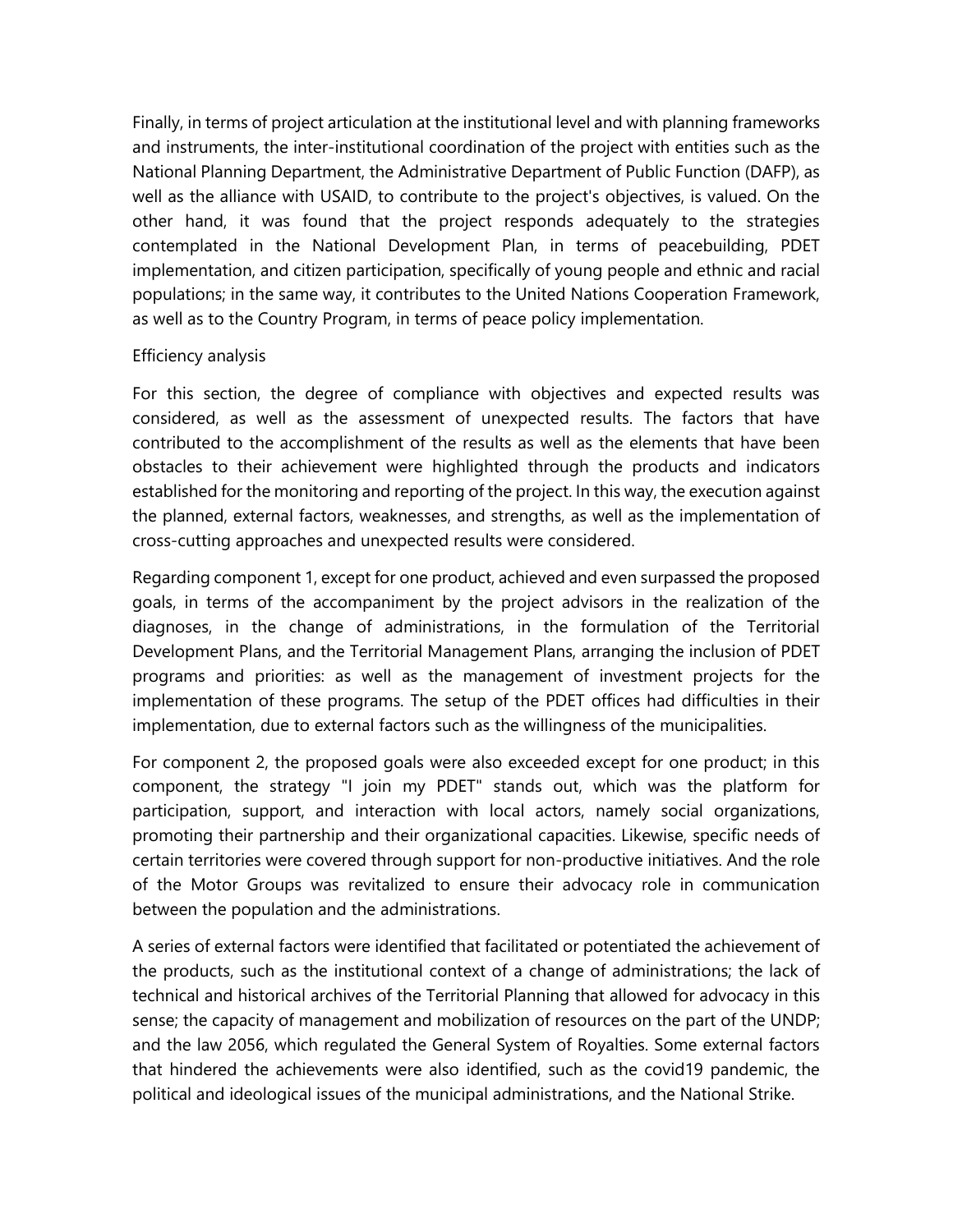About the differential scopes to gender, youth, and environment, we found different activities supported that contributed to differential results, crosscutting actions to the activities, and the degree of attribution to the expected changes in the subject.

# *Efficiency analysis*

Measuring the efficiency of the project requires analyzing the investment of resources in the light of the results obtained in each output, the scope they had, and the perception from the point of view of the direct beneficiaries. Overall, the efficiency of the project can be qualified as successful. At the same time, an image and feeling of satisfaction were perceived in the different actors due to four processes:

- Resource planning
- Follow-up and monitoring of the incorporation and evaluation of institutional strengthening capacities.
- Communication, which provided tools for the beneficiaries to have a harmonious and positive relationship with each other.
- The implementation of economic and human resources, since the human resource was the mechanism that allowed a dialogue between actors.

The budgeting, management, and resource management processes were found to contribute positively to the achievement of results. The preparation of a budget for results, the sufficiency of financial, human, and administrative resources, made it possible to deliver products, carry out the planned activities and achieve the expected results. The governance scheme among the teams, as well as the timely monitoring, stand out.

# *Sustainability analysis*

In terms of sustainability and installed capacities left by the project, it was found that, although there are opinions that limit this contribution given the limits in time and resources that were transferred to the organizations, the mechanisms of knowledge transfer in the case of strengthening social organizations enjoy a favorable perception. The training received, and the direct technical support generated, in the vision of the people involved, installed capacities related to skills that remained in the organizations for budgeting, planning, and project management. One of the mechanisms responsible for these results was the learningby-doing methodology that was behind the strategy "I join my PDET". Concerning component 1, there is an aspect that will allow the continuity of the acquired capacities, and that all the actors of the administrations recognize, and it is the need to give continuity and expansion to the strengthening processes.

## *Recommendations*